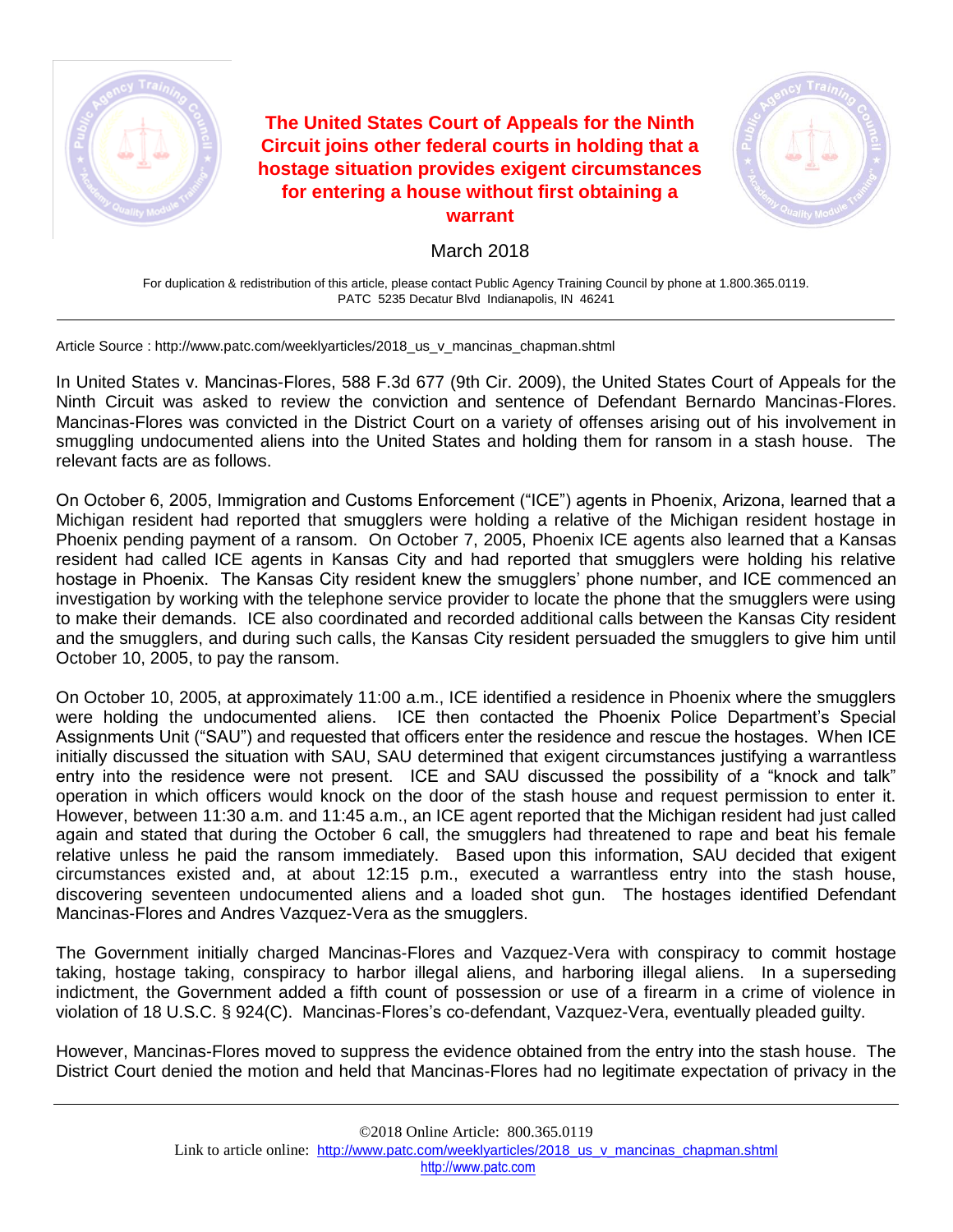stash house and that, even if he had, exigent circumstances justified the search. The District Court also denied Mancinas-Flores' motion to bar the admission of evidence that he had sexually assaulted a female alien.

On the morning of trial, the parties informed the District Court that Mancinas-Flores had decided to plead guilty to the firearm count in exchange for the Government's dismissing the remaining counts and agreeing to a sentencing range of twenty to thirty years. The District Court replied that it would reject any plea agreement that limited the sentence to thirty years but that it would entertain a plea agreement calling for a higher sentence. The parties then reached a new plea agreement under which Mancinas-Flores would plead guilty to the firearm charge in exchange for dismissal of the remaining counts and a sentencing range of twenty-five to forty years.

During the pleas colloquy, the District Court asked Mancinas-Flores if he was pleading guilty because he was guilty. Mancinas-Flores responded: "Well, I'm really not guilty." As a result, the District Court immediately called for the jury to be brought into the courtroom and started the trial. At the end, the jury found the Mancinas-Flores guilty on all five counts charged in the superseding indictment. Thereafter, the District Court sentenced Mancinas-Flores to life imprisonment on the hostage taking counts, to 120 months on the harboring counts, and to eighty-four months on the firearm count, all concurrent, except for the firearm sentence, which was consecutive. Mancinas-Flores then filed a timely notice of appeal to the Ninth Circuit.

On appeal, Mancinas-Flores raised three issues: (1) whether the District Court erred in denying his motion to suppress the evidence obtained against him pursuant to a warrantless search of the stash house; (2) whether the District Court erred in rejecting his guilty plea and requiring him to proceed to trial; and (3) whether the District Court erred in admitting evidence of a sexual assault at his sentencing hearing. This article will focus on Mancinas-Flores' first issue: whether the District Court erred in denying his motion to suppress after concluding that exigent circumstances existed that justified law enforcement officers entering the house where the hostages were being held without first obtaining a warrant.

On this issue, the Ninth Circuit reiterated that "warrants are generally required to search a person's home or his person unless 'the exigencies of the situation' make the needs of law enforcement so compelling that the warrantless search is objectively reasonable under the Fourth Amendment.'" Brigham City, Utah v. Stuart, 547 U.S. 398, 403 (2006)(quoting Mincey v. Arizona, 437 U.S. 385, 393-94 (1978)). "One exigency obviating the requirement of a warrant is the need to assist persons who are seriously injured or threatened with such injury." Id. Indeed, the Ninth Circuit held that, "[m]any courts, including this one, have recognized that an ongoing hostage situation presents exigent circumstances." Mancinas-Flores, 588 F.3d at 687; Satchell v. Cardwell, 653 F.2d 408, 411-12 (9th Cir. 1981)(recognizing that exigent circumstances justified warrantless entry into home where officer reasonably believed that woman was being held hostage inside); United States v. Washington, 573 F.3d 279, 288 (6th Cir. 2009)("In burglary cases, the possibility that a lawful resident has been injured or is being held hostage gives rise to exigent circumstances."); United States v. De Jesus-Batres, 410 F.3d 154, 159 (5th Cir. 2005)(exigent circumstances justified warrantless search of garage suspected of containing smuggled alien hostage); United States v. Richards, 937 F.2d 1287, 1291 (7th Cir. 1991)(recognizing that officer does not need a warrant to enter the apartment of someone who is holding hostages inside); Montana v. Hammer, 233 Mont. 101, 759 P.2d 979, 983-84 (Mont. 1988)(exigent circumstances justified warrantless entry into home where defendant was holding hostages). Accordingly, the Ninth Circuit concluded that, in light of the principle that an on-going hostage situation presents exigent circumstances, the law enforcement agents' entrance and search of the stash house was reasonable.

The Ninth Circuit reached this conclusion based upon the following facts. In the original phone call, the smugglers threatened to kill and rape the hostages if the ransom remained unpaid. The smugglers agreed to